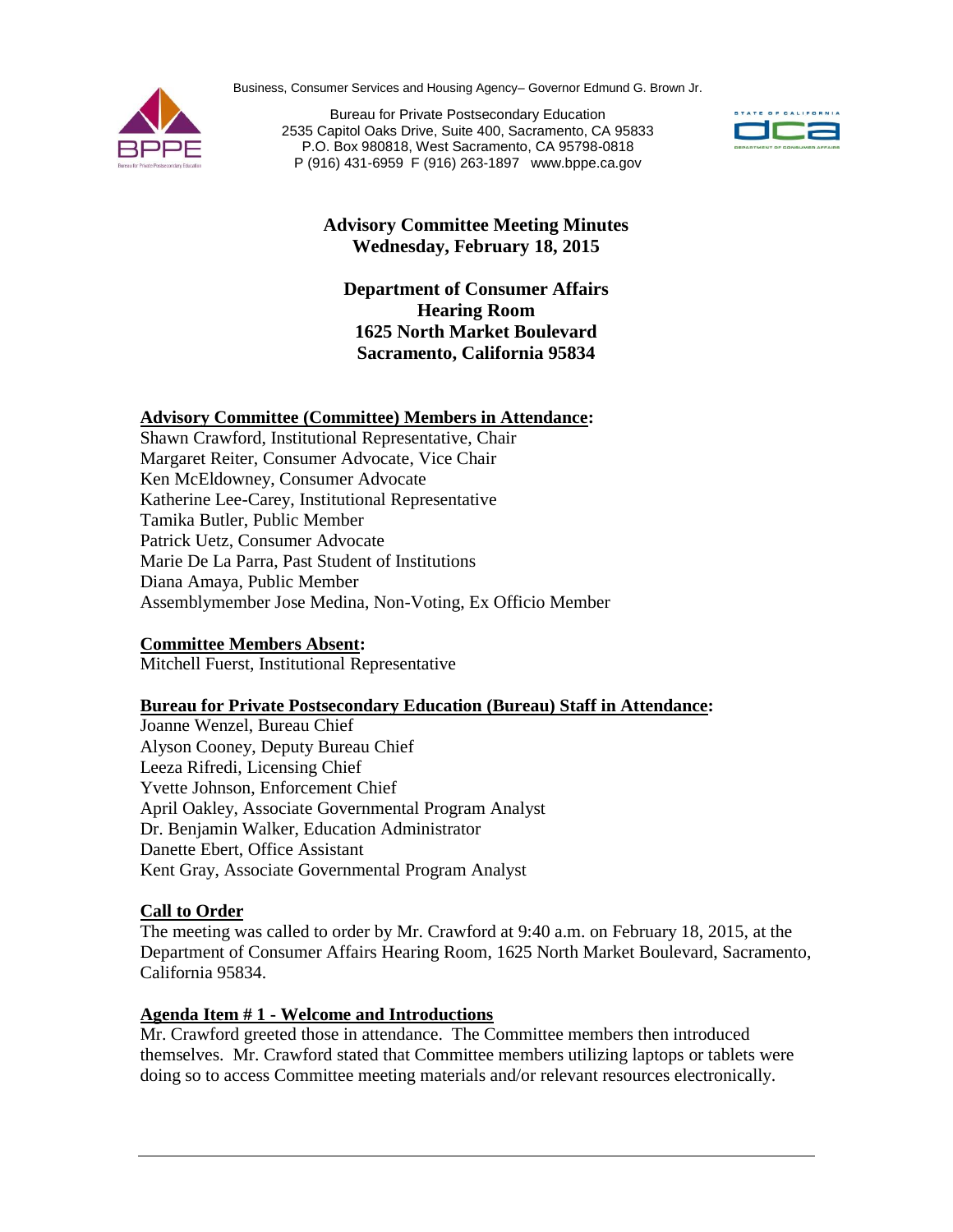## **Agenda Item #2 – Public Comment on Items not on the Agenda**

No public comments at this time.

## **Agenda Item #3 – Approval of Minutes from November 12, 2014**

Ms. Wenzel stated that there was a correction made to the spelling of a public speaker's name. Ms. Reiter noted a portion of the minutes referring to Ms. Wenzel's summary of Senate Bill (SB) 1247 mandates and suggested that in future minutes, such summaries be recapped in more detail. A motion was made to approve the minutes as amended. The minutes were approved as amended. (Votes: **Amaya**: Aye; **Medina**: Aye; **Butler**: Aye; **Uetz**: Aye; **Reiter**: Aye; **Crawford**: Aye; **Lee-Carey**: Aye; **De La Parra**: Aye; **McEldowney**: Aye)

Assemblymember Medina informed the attendees that he was unable to attend the remainder of the meeting, and that Laura Metune, Chief Consultant, California State Assembly Committee on Higher Education, would attend on his behalf.

## **Agenda Item #4 – Bureau Chief's Report**

### **(a) Statement of Economic Interests (Form 700)**

Ms. Wenzel indicated that the Form 700s previously sent to the Committee members would be voluntary as the regulations are unclear as to what sections of the form must be completed by Committee members. Norine Marks, Legal Counsel, Department of Consumer Affairs, stated that regulatory changes were expected in the coming months and that Ms. Wenzel would keep the Committee members apprised.

### **Agenda Item #5 – Remarks by Awet Kidane, Director, Department of Consumer Affairs (Department)**

Mr. Kidane greeted the Committee. He welcomed Assemblymember Medina, Ms. Metune and Ms. Amaya. He also announced the Committee's newest appointees, Sylton Hurdle, Employer Member and David Wood, Past Student of an Institution.

Mr. Kidane stated that he was pleased with the aggressive steps the Bureau has taken to implement SB 1247. He reported that he and his staff had been working closely with Ms. Wenzel to address the Bureau's information technology (IT) and staffing issues. He added that progress was being made on a database that will meet the Bureau's needs. Ms. Reiter asked about the status of the IT issue and identifying database alternatives. Mr. Kidane responded that he, his IT chief, staff, and Ms. Wenzel were in the process of securing a vendor to determine the Bureau's needs at a detailed level and that there was no estimated time of completion. Mr. McEldowney requested the expected timeframes for staffing changes. Mr. Kidane stated that due to the budget change proposal process, he couldn't speak to details at that time. He said that that he would keep the Committee members updated.

## **Agenda Item #6 – Bureau Task Force to Review Standards in Innovative Subject Matters Pursuant to California Education Code (CEC) Section 94880.1**

## **(a) Announcement of Members**

Ms. Wenzel announced the members of the Bureau's Task Force: Shawn Crawford, Chair and Committee Member; Marie Roberts De La Parra, Committee Member; Kim Thompson-Rust, Executive Vice President, Educational Advisors, Inc.; John Carreon, Vice President of State Affairs and Associate General Counsel, Kaplan; and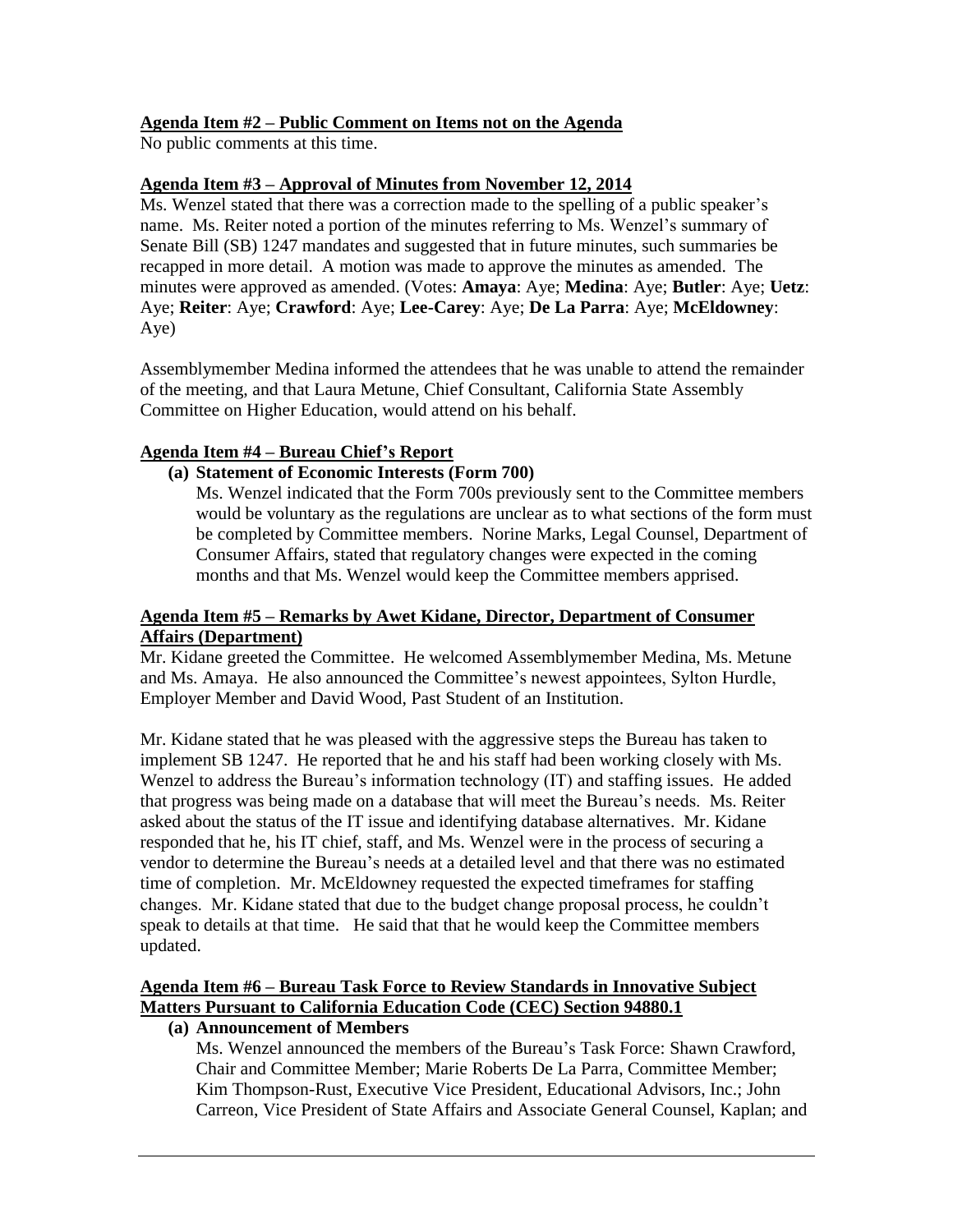Jerrel Peterson, Policy Analyst, Young Invincibles.

## **(b) Plan for Task Force's Report to the Bureau**

Ms. Wenzel stated that the scope of the Task Force is to address three major points: (1) Should students attending institutions receive certain disclosures prior to enrolling; (2) Are the means of reporting student outcomes and content of those reports appropriate; and (3) What steps the state may take to promote the growth of high-quality training programs in skills for high technology occupations.

Ms. Wenzel said that the Task Force had a deadline to provide the report to the Committee on January 1, 2016. The report would then be approved, rejected, or modified by the Committee and the final report would be submitted to the Legislature by July 1, 2016. Mr. Crawford asked if the Task Force would provide progress reports to the Committee. Ms. Wenzel confirmed that the Task Force would provide regular updates.

### **Agenda Item #7 – Presentation on Bagley-Keene Open Meeting Act Rules**

Ms. Marks presented on the Bagley-Keene Open Meeting Act (Act), providing an overview of the Act including its purpose – to ensure openness and transparency in transacting business.

### **Agenda Item #8 – Explanation of the Complaint Investigation Procedure**

Ms. Johnson presented the complaint investigation procedure. She said complaints are evaluated then assigned to an investigator. The investigator makes contact with the parties involved and performs a thorough investigation to determine whether there was a violation. If there was a violation, action is taken. Ms. Johnson also explained how complaints are prioritized (urgent, high, or routine) and the timeframe as to how complaints are addressed.

Mr. Crawford asked if there was a way to mark the high priority complaints in the Bureau's database, SAIL. Ms. Johnson stated that such information would be notated in the "notes" section in the database, and that Bureau staff also uses an Excel spreadsheet. Committee members asked about the response timing for the various urgency levels of complaints. Ms. Johnson said that Bureau staff is required to make contact with the complainant within 15 days. Ms. Reiter stated that it is difficult to determine the urgency of a complaint, and that the categories presented were too vague. The Committee members also requested information on how caseloads are handled when a complaint is escalated.

Mr. McEldowney asked the typical number of days for a non-urgent complaint to be closed; Ms. Johnson stated that she did not have that information available. Ms. Reiter expressed concerns over specific language used when dealing with "unsubstantiated claims." Ms. Butler recommended a procedure checklist be created to ensure all Bureau staff operates consistently.

Jerrel Peterson, Young Invincibles, questioned whether the results of compliance inspections where students are surveyed are made public. Ms. Wenzel stated that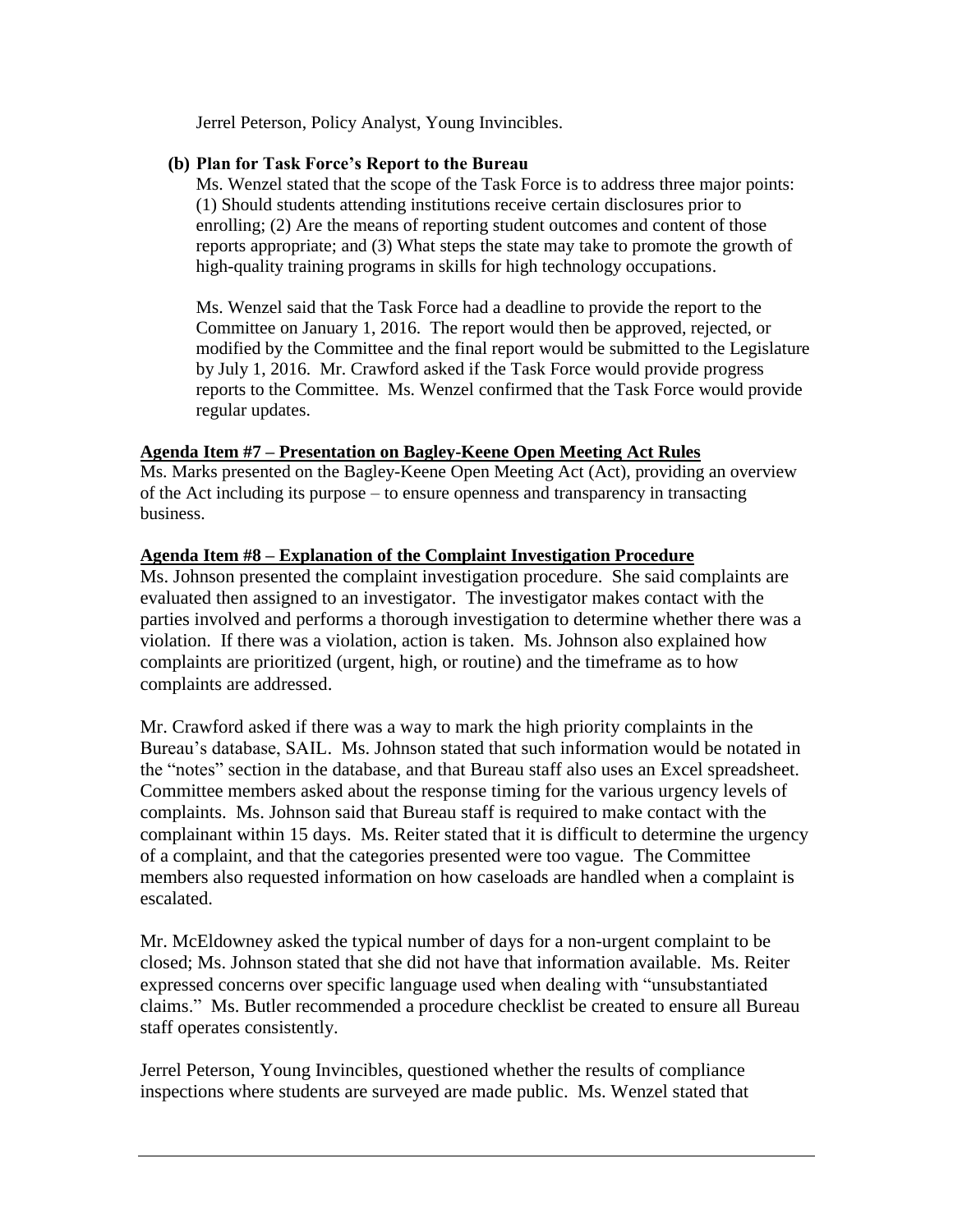compliance inspection results are posted on the Bureau's website and that compliance inspections will be discussed at the next Committee meeting.

## **Agenda Item #9 – Regulatory Update and Review**

**(a) Student Tuition Recovery Fund (STRF) Rate Change, Title 5, California Code of Regulations (CCR) Section 76120(a)** 

Ms. Wenzel reported that the STRF rate was \$0 as of January 1, 2015, and that the STRF regulations would be on the May agenda. Ms. Reiter asked if the process of a STRF rate change required public comment. Ms. Wenzel stated that it did not. She added that the same procedure would be followed when the STRF rate needs to be increased. Ms. Wenzel said that based on past payouts, an auditor projected nine years until the STRF drops below \$25 million. She emphasized that that was solely a projection and anything could happen, causing a sudden increase or decrease to the STRF.

**(b) Emergency Regulations, Title 5, CCR Sections 70000, 71105, 71105.5, 71400, 71410, 71471, 71650, 71775, 71775.5, 74250, 75140 and 75150 Relating to Degree-Granting Institutions Pursuant to CEC Section 94885.1 and 94885.5** Ms. Wenzel reported that emergency regulations were in place and published as of February 1, 2015. She said that mandated letters were mailed to institutions regarding these regulations, and that compliance and licensing workshops had been enhanced to help degree-granting institutions comply with accreditation requirements.

Mr. Crawford asked if the Bureau needed to file a certificate of compliance for the emergency regulations by July 1, 2015. Ms. Wenzel explained that a separate rulemaking package must be submitted and approved by the Office of Administrative Law in order for the emergency regulations to become permanent. She added that the Bureau is preparing to submit that rulemaking package by the set deadline.

Ms. Butler asked when the Bureau would accept comments to be considered in the full rulemaking package. Ms. Wenzel informed Ms. Butler that she could email her comments to Bureau staff for consideration.

# **(c) Report Regulations, Title 5, CCR Sections 74110 and 74112**

Ms. Wenzel stated that CCR sections 74110 and 74112 had not been published as additional changes were made (related to SB 1247 mandates). The Committee discussed the proposed language, noting concerns with the sections including the terms gainful employment, first exam available and self-employed. Ms. Reiter made a motion for the Bureau to consider defining the term 'gainful employment' as working 30 hours per week for five weeks. Mr. McEldowney seconded the motion. Ms. Marks stated that according to Robert's Rules of Order, the motion passed. (Votes: **Amaya**: Abstain; **Medina:** Not Present; **Butler**: Aye; **Uetz**: Aye; **Reiter**: Aye; **Crawford**: Nay; **Lee-Carey**: Nay; **De La Parra**: Abstain; **McEldowney**: Aye)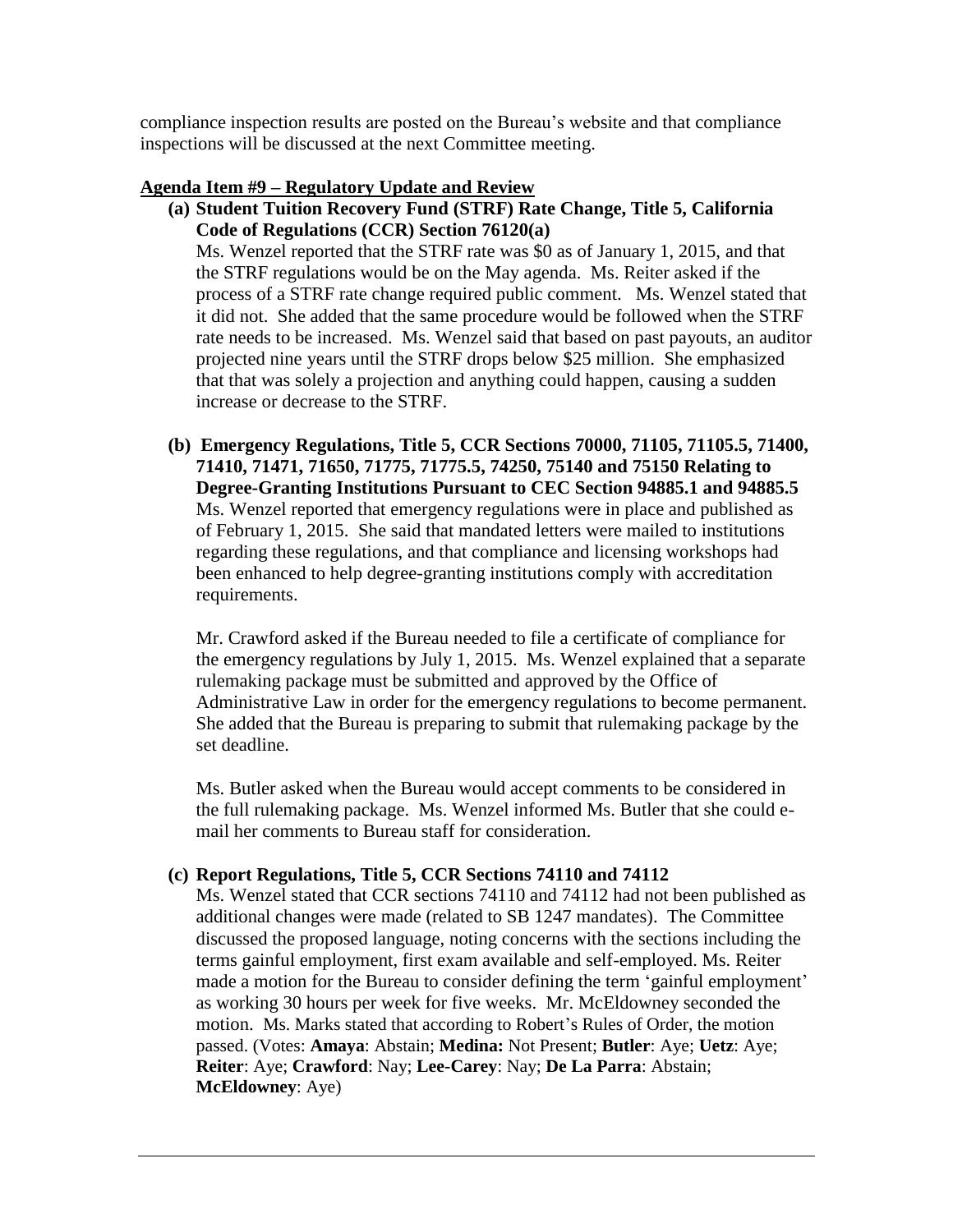# **(d) Discussion of Possible New Regulatory Language Pursuant to CEC Section 94932.5 and 94941(e), Regarding Compliance Inspections and Complaint Investigations**

Ms. Wenzel presented the draft regulations, explaining that there was a mandate in statute for the Bureau to develop complaint prioritization and compliance inspections regulations. She added that the proposed regulatory language would require complaint prioritization based on different categories.

## **(e) Review of Other Planned Regulatory Packages**

Ms. Wenzel stated that the following regulations will be coming forward soon:

- i. Regular Rulemaking for Title 5, CCR Sections 70000, 71105, 71105.5, 71400.71410, 71471, 71650, 71775, 71775.5, 74240, 74250, 75140, and 75150 Relating to Degree-Granting Institutions
- ii. Processing & Denial of Licensing Applications per CEC Sections 94888(b)(2) and 94890(a)(2)
- iii. Intensive English Language Programs Amendments to Title 5, CCR Section 70000(k)

The floor was opened for public comment; there was no public comment.

## **Agenda Item #10 – Bureau Operations Update**

# **a. CPS HR Consulting (CPS) Review**

Ms. Cooney reported that the CPS is finalizing its review of the Bureau's current staffing and processes. She said that their report should be finalized by the beginning of March.

## **b. STRF**

Ms. Cooney reported that currently the STRF Unit has no backlog. She said that there were 180 active claims. Of those claims, 76 were being processed, 78 were pending loan discharge information from the lender(s), and 26 were pending receipt of additional information from the student. Ms. Cooney stated that since the November 12, 2014, Committee meeting, there have been four school closures affecting approximately 213 students. There have been 35 claims approved and paid, totaling \$135,650. She reported that the STRF balance was approximately \$28.4 million.

Ms. Reiter asked if an agreement had been reached with any lenders for discharged loans. Ms. Cooney stated that lenders do not speak directly with the Bureau, and that they typically require a three-way conference call with the student. Ms. Reiter then asked about any updates regarding lenders who claim they won't collect on a debt, and then sell the debt to another lender. Ms. Cooney advised Ms. Reiter she would get back to her regarding that matter.

## **c. Licensing Update**

Ms. Rifredi provided a copy of recent statistics on processing applications, showing that the Licensing Unit's application backlog has continued to decrease. She reported that the Licensing Unit continues to work with CPS on process improvements. She added that the Licensing Unit was also revising its procedures and expanding its outreach to a web-based platform.